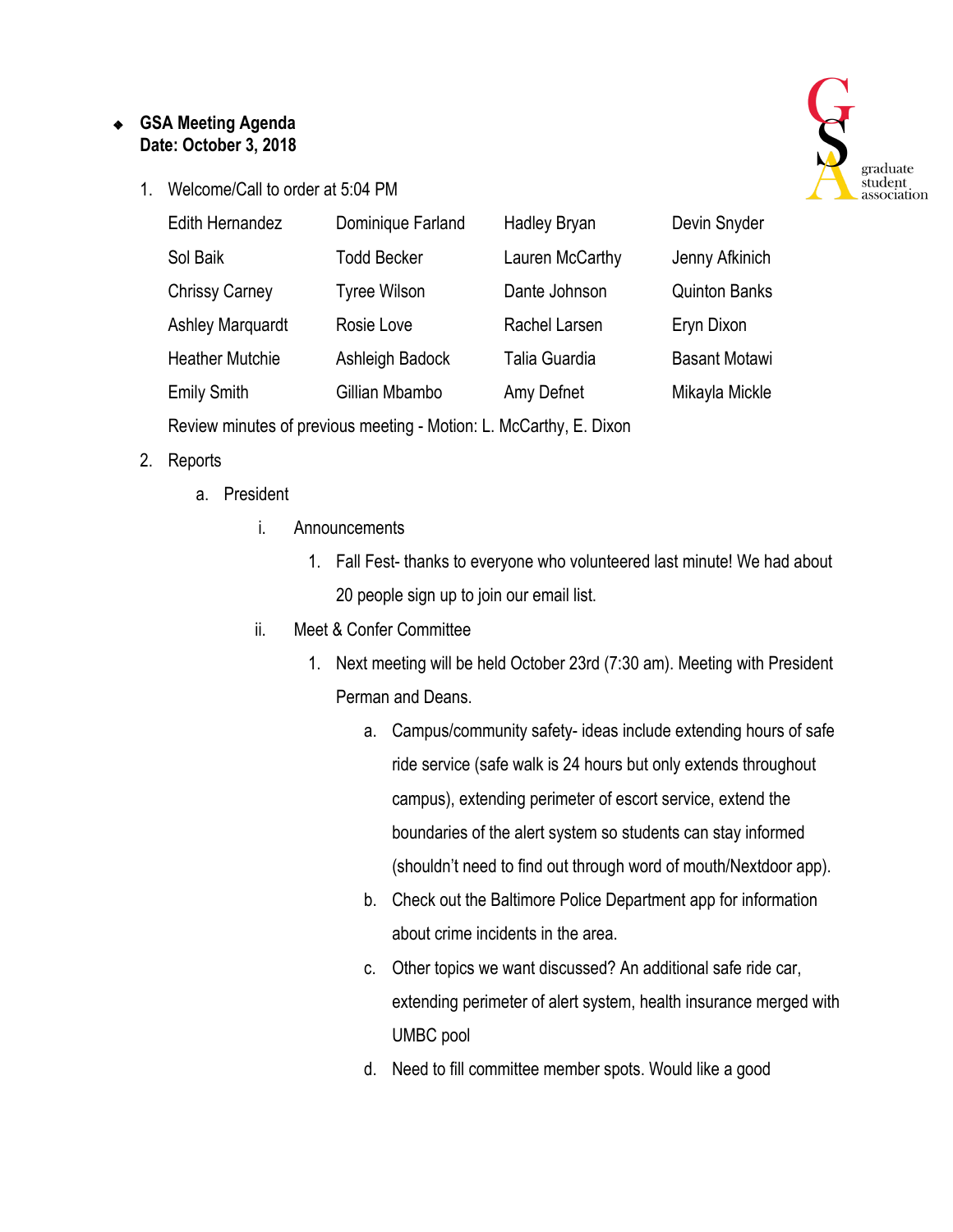#### representation of all programs. Please email Megan!

- b. Vice President
	- i. Announcements
	- ii. Social Activities Committee
		- 1. GSA Tacky Sweater Social is Fri. Dec. 7th at 6pm at Pickles Pub.
	- iii. USGA Announcements
		- 1. Fall Bullpen was Fri. Sept. 28th at 5:30 at the Orioles Warehouse Banquet Room.
		- 2. Amazon lockers are expected to be installed in the SMC by Dec. 2018. This will allow students to be able to have things delivered to a locker on campus.
		- 3. Revamped UMB Safety Shuttle, UMB in talks with Uber to establish an after hours on-campus:off-campus transportation option paid for by campus police. More details to come???
		- 4. Police chief to email about safety concerns: acary@police.umaryland.edu

### c. Treasurer

- i. Account
	- 1. Current Balance: \$6,472.03
- ii. Finance Committee:
	- 1. Next Due Date October 15th
	- 2. Reps:
		- a. Please make sure applications are complete before signing (Receipts, CV, Abstract, Signatures, Etc.)
		- b. Please remind applicants that submissions are via electronic only
- iii. Student Group Funding:
	- 1. Budgeted for \$900/semester. Funding is on a reimbursement basis and all receipts must be handed over within one month.
	- 2. Budget requests MUST be submitted 1 week prior to GSA meetings so they can be emailed out to the GSA body. The next due date is October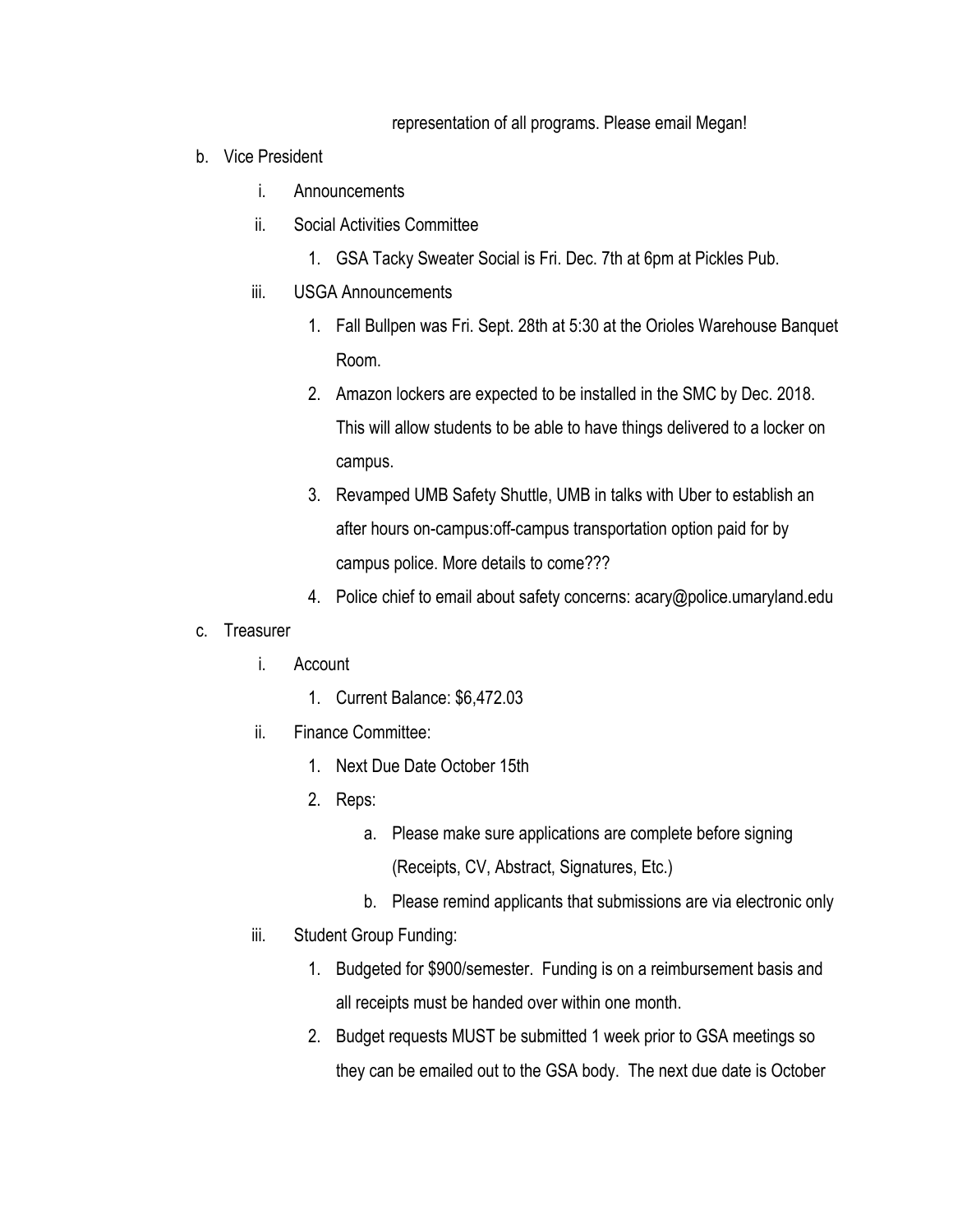31st.

- d. Secretary
	- i. Announcements No announcements. The date for 2019 GRC will likely be solidified soon.
- e. Grad Council rep
	- i. Announcements
	- ii. U of M grad council met on 9/13, next meeting tomorrow, 10/4
		- 1. UMB Nursing MS to MSN (master's of science in nursing)
	- iii. Professional Development Committee working on adjusting the wording for the Professional Development award
		- 1. Opportunities of this kind may include workshops, professional networking events, or certificate training programs.
		- 2. Conferences in which attendees present a poster/oral presentation are NOT eligible for the award - this is criteria for the travel award.
- f. PR
- i. Announcements
	- 1. October Grad Gazette will come out this Friday, October 5th. Email Katie if you'd like to write in the future.
- g. Meyerhoff
	- i. No updates
- h. NOVA
	- i. Fall lab tours will be on Fri Oct 26th. Twenty students from Vivien T. Thomas Medical Arts Academy will be coming to campus to attend lab demonstrations. Please see flyer or contact Sam Bacharach ([szbacharach@umaryland.edu](mailto:szbacharach@umaryland.edu)) for more information.
- 3. Old Business:
	- a. GSA LOUNGE: everything has been moved to either storage room in Campus Center or Lexington building. The reason for this is that the student counseling center is taking over space in the campus center, and the idea is to make the Lexington building a home base